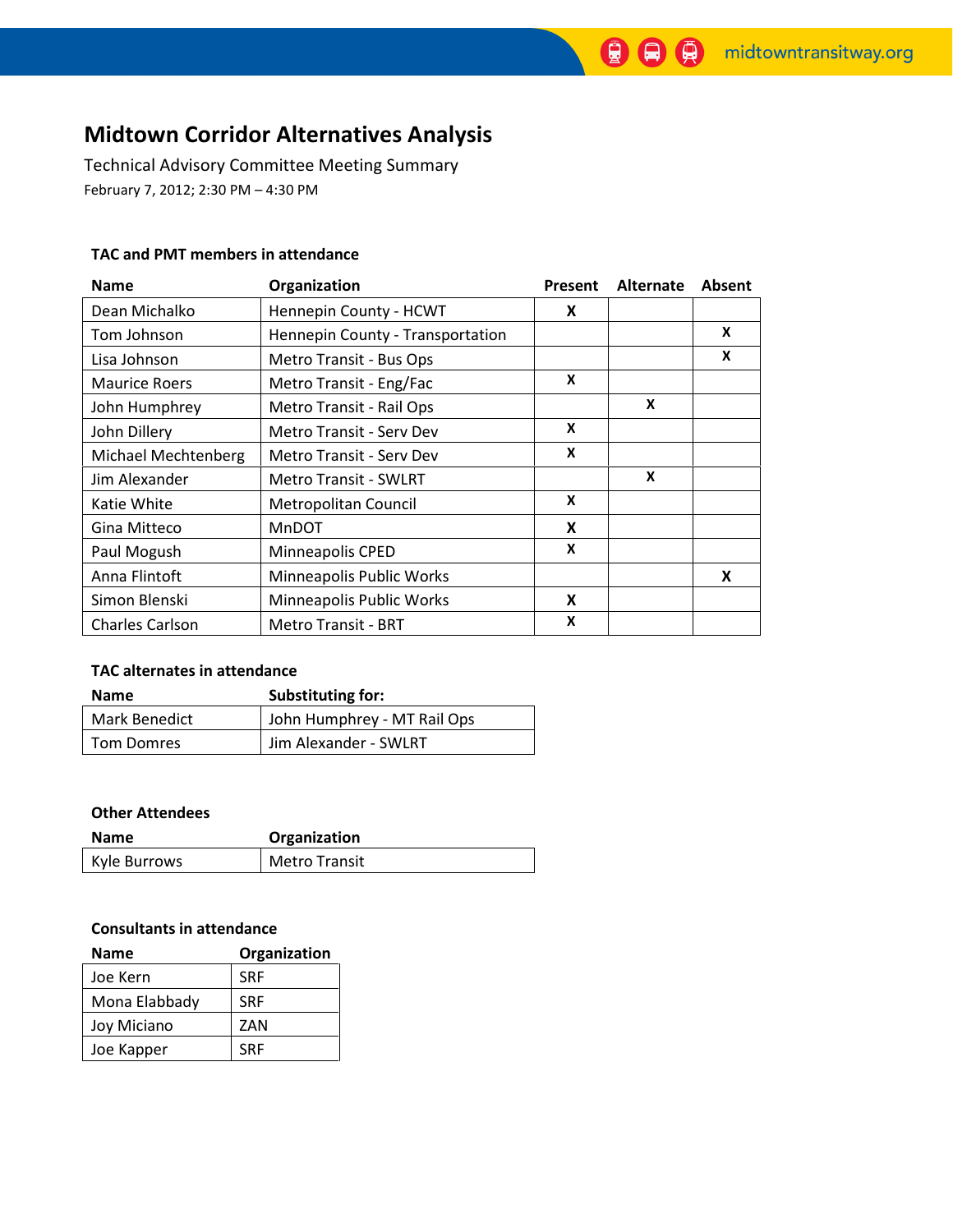## Meeting Notes

- I. Introductions
- II. Summary of Open Houses (Joy Miciano)
	- a. Promotion and Outreach
		- i. 245 flyers, 100 posters were distributed to neighborhood organizations, businesses, and property owners in the corridor. These included but were not limited to:
			- 1. African Development Center
			- 2. Disabled Immigrant Association
			- 3. Chicano Latino Affairs Council
			- 4. Transit for Livable Communities
			- 5. PAC Members
			- 6. Residential developments
			- 7. Uptown Association
			- 8. LynLake Business Association
		- ii. In addition a news release was sent out (Star Tribune posted on a blog), and the open houses were promoted on social media via Metro Transit and posted on the project website.
	- b. Open houses were held on 1/28/13 and 1/29/13
		- i. Very good turnout: 56 participants on 1/28 and 74 participants on 1/29, 29 comment cards received on first night and 39 received on the second night, 5 comments received via email.
		- ii. Open house activities
			- 1. Participant assessment map activity: dot map identifying workplace, home, frequent destinations, and opportunity to offer comments/notes.
				- a. Lakes, Calhoun Square noted as key western destinations
				- b. Center of corridor is a key employment destination
				- c. Other key destinations identified
			- 2. Priority setting activity (poker chips), results:
				- a. Faster travel times #1
				- b. Easy connection to LRT #2
				- c. Bike/ped connections #3
				- d. Frequent transit service #4
			- 3. Comment cards
				- a. What are the transportation needs in the corridor? How can transit use in the corridor be increased?
					- i. Fast/reliable service. Improve the experience currently offered on Lake Street
					- ii. Mix of responses prioritizing Lake St. or the Greenway
					- iii. Extend study area east of Hiawatha Ave., to St. Paul
		- iii. PMT feedback on open houses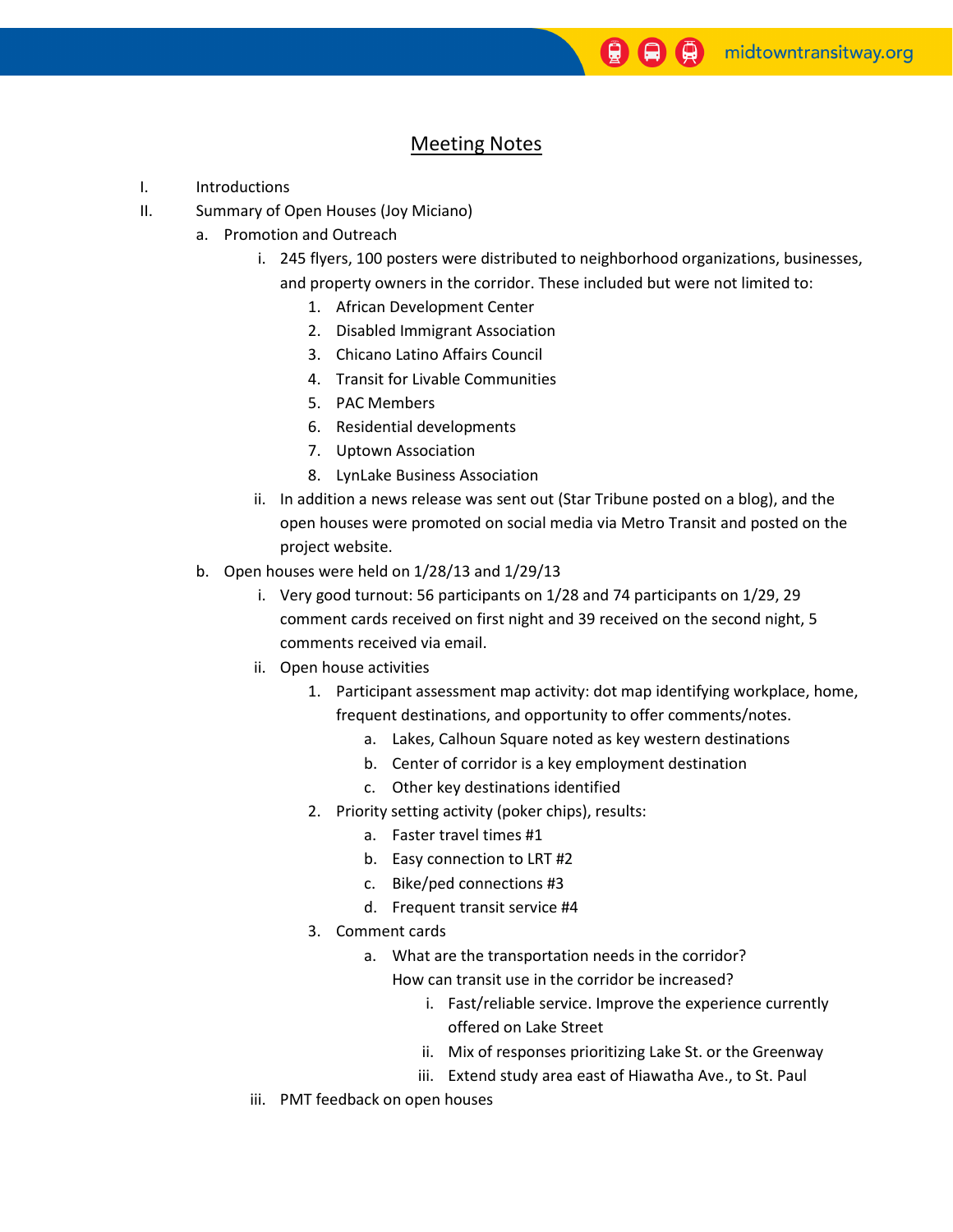- 1. Paul Mogush noted that turnout was good, and that a broad constituency was represented
- 2. John Dillery noted that there was a lot of educating on the various modes, and that individuals expressed interest in anything that can speed up the boarding process and make transit faster. There were also two different attitudes toward the Greenway that were apparent, 1) preservation, and 2) improving it via a streetcar.
- c. CAC Update
	- i. Jill Hentges, Metro Transit Community Outreach, is coordinating this effort.
	- ii. Neighborhoods are nominating representatives, and Metro Transit is in the process of nominating 5 at-large members who volunteered at the open houses.
	- iii. 30 members total will be on the committee, chaired by John Dewitt and Joyce Wisdom.
	- iv. First CAC meeting will be 2/19/13
	- v. This group will be the conduit of information to/from neighborhood groups, and connection to other advisory committees.
- III. Purpose and Need Overview (Mona Elabbady)
	- a. The purpose and need statement is a building block for crafting alternatives.
	- b. Consultant team is looking for TAC input on the direction and tone of the purpose and need statement
- IV. TAC Input on Purpose and Need (Mona Elabbady)
	- a. Purpose Statement
		- i. Adjust purpose statement to incorporate "environmental" objectives into the sustainability discourse to make it a little bit more specific.
		- ii. Purpose should also look to contribute to the already vital nature of the area
		- iii. Address VMT
			- 1. Consultant team will evaluate the two points above in relation to the whole document, to see if needs and goals address these comments, and present it as a cohesive document.
	- b. Needs
		- i. Re-phrase need statements to make them sound less like goals
		- ii. "Lack of fast and convenient transit service"
			- 1. Must be clear in describing why current service is inconvenient. Area is well served by transit. Speak to capacity, travel time, etc.
		- iii. Frame as problems instead of needs
	- c. Goals and Objectives
		- i. Increase transit use…
			- 1. Note that there is induced demand resulting from improved transit
		- ii. Improve mobility…
			- 1. Should look at adding or incorporating an objective of capturing new transit riders (increasing modal split), and emphasizing that pedestrian access is critical due to its impact on travel time.